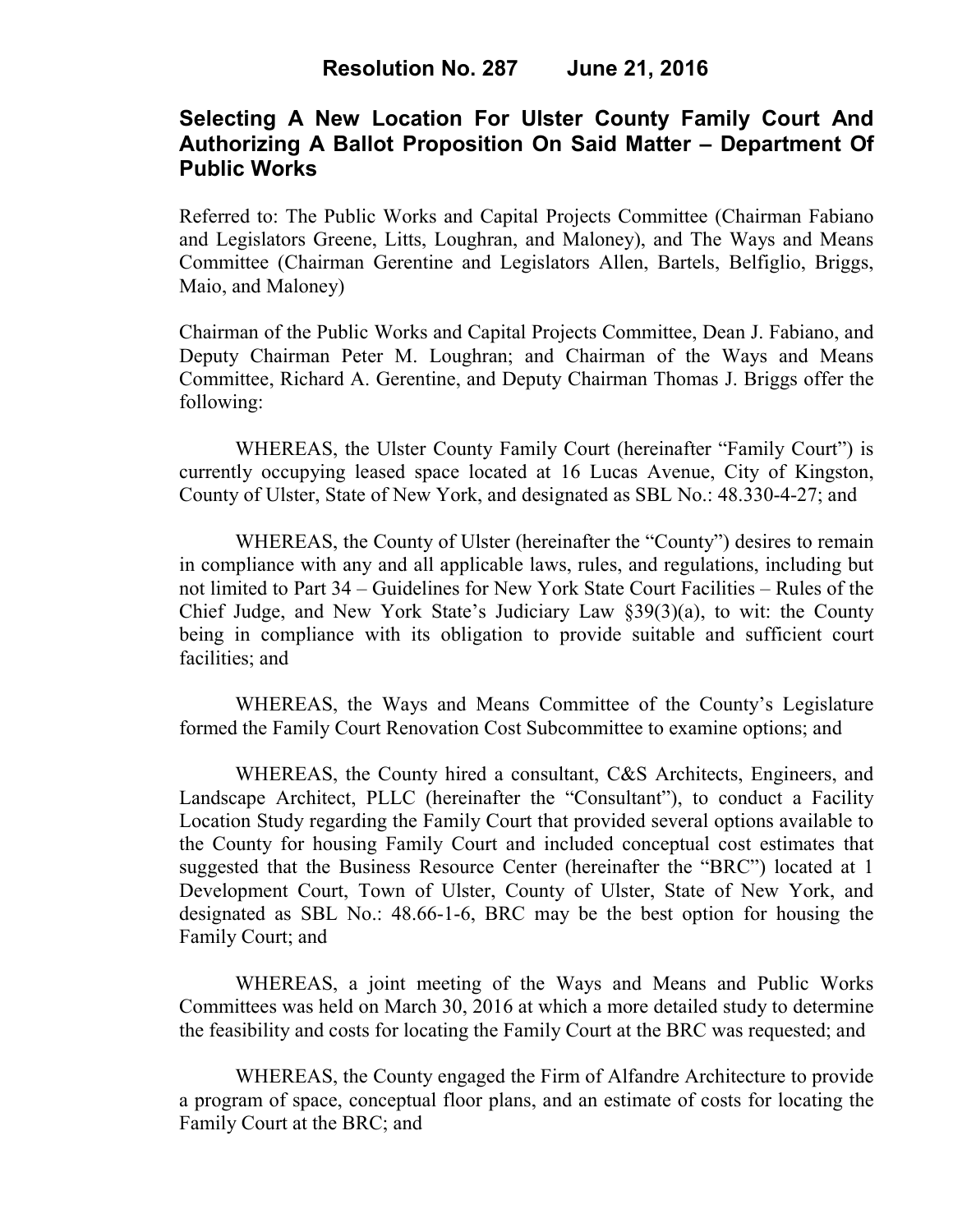#### **-Page 2-**

### **Resolution No. 287 June 21, 2016**

# **Selecting A New Location For Ulster County Family Court And Authorizing A Ballot Proposition On Said Matter – Department Of Public Works**

WHEREAS, the Firm working with the New York State Office of Court Administration (hereinafter the "OCA") developed a conceptual plan and cost estimate for locating Family Court at the BRC that concludes the building is highly suitable for use by Family Court and offers the County the most economically feasible option for meeting the needs of the Court; and

WHEREAS, in a letter provided to the County the OCA has stated "the BRC in our view is uniquely suited to be developed into a first rate Family Court facility that complies with the Chief Judge's facility guidelines…." The letter further sets out the advantages of the BRC including, no disruption to the Court during construction, ample parking, expedited completion and co-location with Social Services; and

WHEREAS, pursuant to New York State's County Law §216, no courthouse now or hereafter located in a city shall be removed beyond the limits of such city without the approval of a proposition therefor by the affirmative vote of a majority of the qualified electors of the County voting thereon at a general or special election; now therefore, be it

RESOLVED, that the Ulster County Legislature hereby determines that a proposition for the approval of the removal of the Family Court, now situated in the City of Kingston, to the BRC in Town of Ulster shall be put before the qualified electors of the County at the November 8, 2016 general election; and, be it further

RESOLVED, that this action constitutes a Type II action under the County of Ulster's State Environmental Quality Review Act (SEQRA) Type II List that was adopted in Resolution No. 118 on April 20, 2010; and, be it further

RESOLVED, that as per section 3 of the County's Type II List, these actions do not pose a significant potential environmental impact and may be progressed as Type II actions in accordance with 6 NYCRR Part 617 of SEQRA; and, be it further

RESOLVED, that pursuant to New York State's County Law §216, the Clerk of the Ulster County Legislature shall cause a notice of such election to be published in the official newspapers once a week for six (6) weeks previous to the November 8, 2016 General Election; and shall on or before the first day of publication cause such notice to be posted upon the bulletin board at the office of each city and town clerk in the County of Ulster, such notice to contain information as set forth under New York State's County Law §216; and, be it further